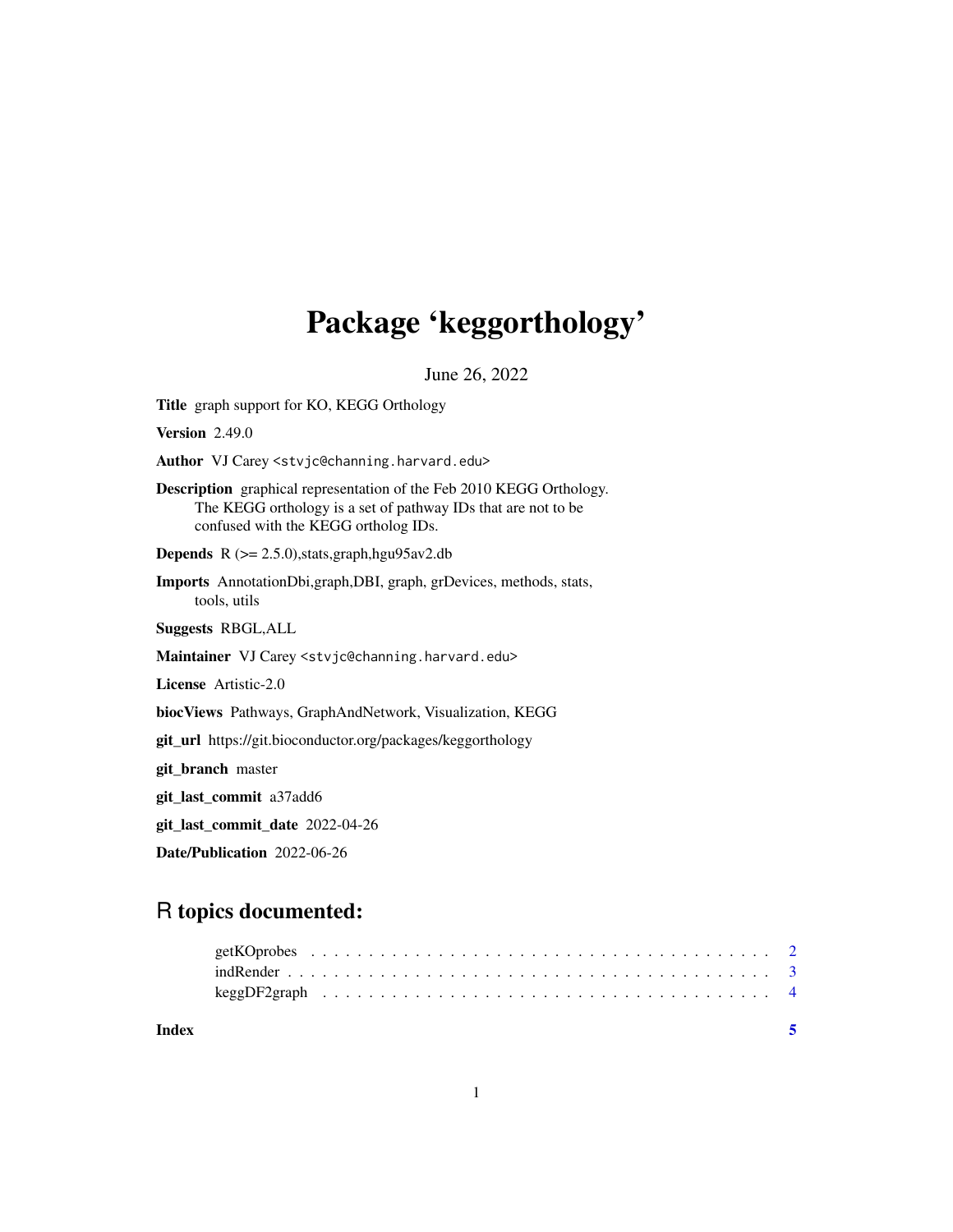<span id="page-1-0"></span>

#### Description

obtain probe set IDs associated with a KO term

#### Usage

```
getKOprobes(str, useAcc=TRUE, plat="hgu95av2", na.action=na.omit)
```
#### Arguments

| str       | string giving a KEGG orthology term                                            |
|-----------|--------------------------------------------------------------------------------|
| useAcc    | logical – use all accessible terms?                                            |
| plat      | platform corresponding to a bioconductor annotation package, e.g., hgu95av2.db |
| na.action | function for dealing with NA                                                   |

#### Details

Based on keggorthology read of KEGG orthology, March 2 2010. Specifically, we run wget on <ftp://ftp.genome.jp/pub/kegg/brite/ko/ko00001.keg> and use parsing and modeling code given in inst/keggHTML to generate a data frame respecting the hierarchy, and then [keggDF2graph](#page-3-1) to construct the graph.

Looks up the requested term and gives back the unique probe set ids on the platform.

#### Value

character vector, typically processed by na.omit

#### Author(s)

Vince Carey <stvjc@channing.harvard.edu>

#### Examples

```
getKOtags("insulin")
es = acc(KOgraph, "Endocrine System")
nm = names(es[1]])nm
esp = lapply(nm, getKOprobes)
names(esp) = nmsapply(esp, length)
```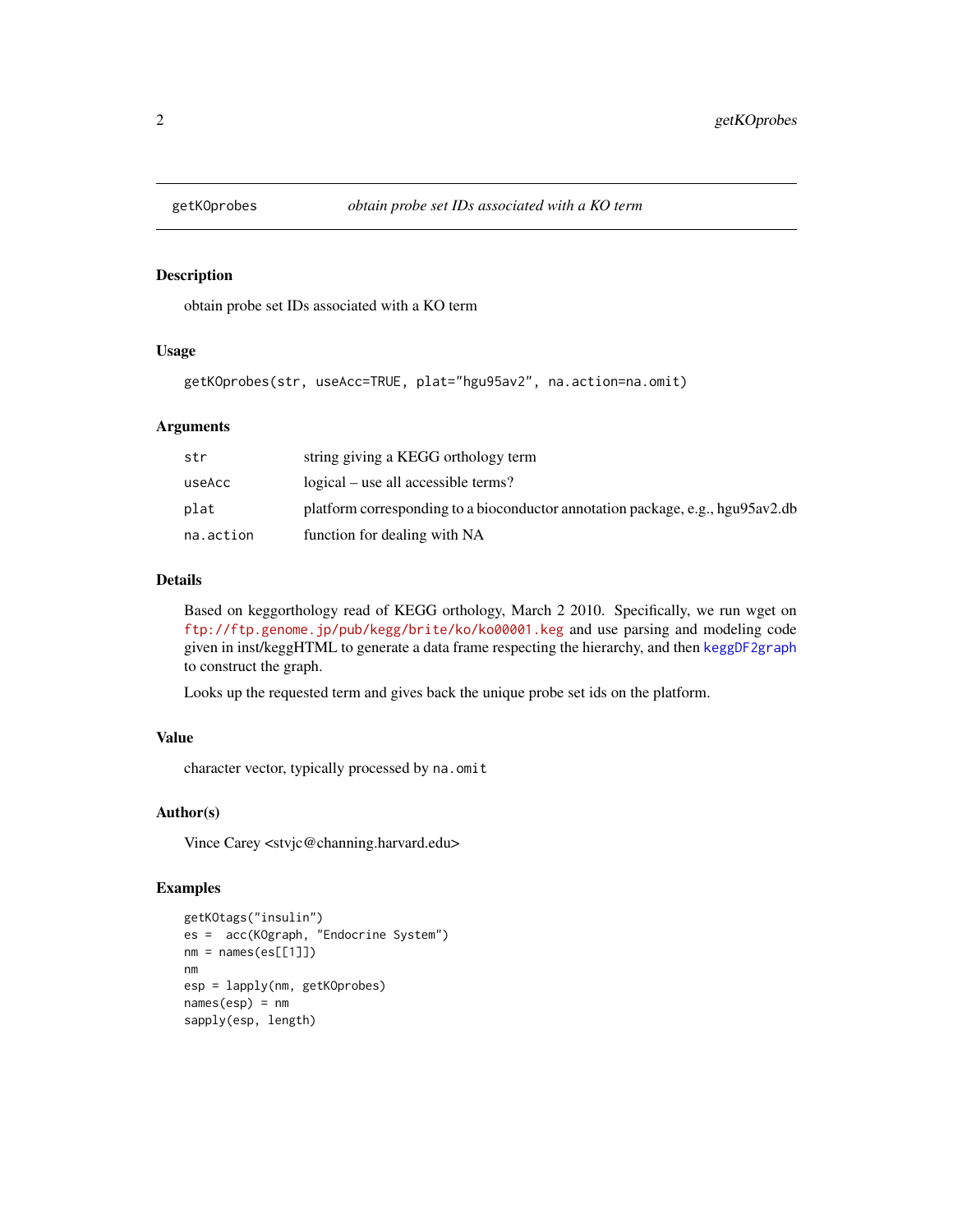<span id="page-2-0"></span>

#### Description

indented textual rendering of nodes of a hierarchical graph

#### Usage

```
indRender(klike, from=nodes(klike)[1], indent=" ")
```
#### Arguments

| klike  | a graph, with tree structure similar to KOgraph                                                  |
|--------|--------------------------------------------------------------------------------------------------|
| from   | a node name from which the rendering should proceed to all leaves                                |
| indent | token to use for indentation – will be replicated to depth of node to be rendered<br>to its left |

#### Details

Based on keggorthology read of KEGG orthology, March 2 2010. Specifically, we run wget on <ftp://ftp.genome.jp/pub/kegg/brite/ko/ko00001.keg> and use parsing and modeling code given in inst/keggHTML to generate a data frame respecting the hierarchy, and then [keggDF2graph](#page-3-1) to construct the graph.

#### Value

NULL

#### Author(s)

Vince Carey <stvjc@channing.harvard.edu>

#### Examples

```
data(KOgraph)
indRender(KOgraph, "Human Diseases")
```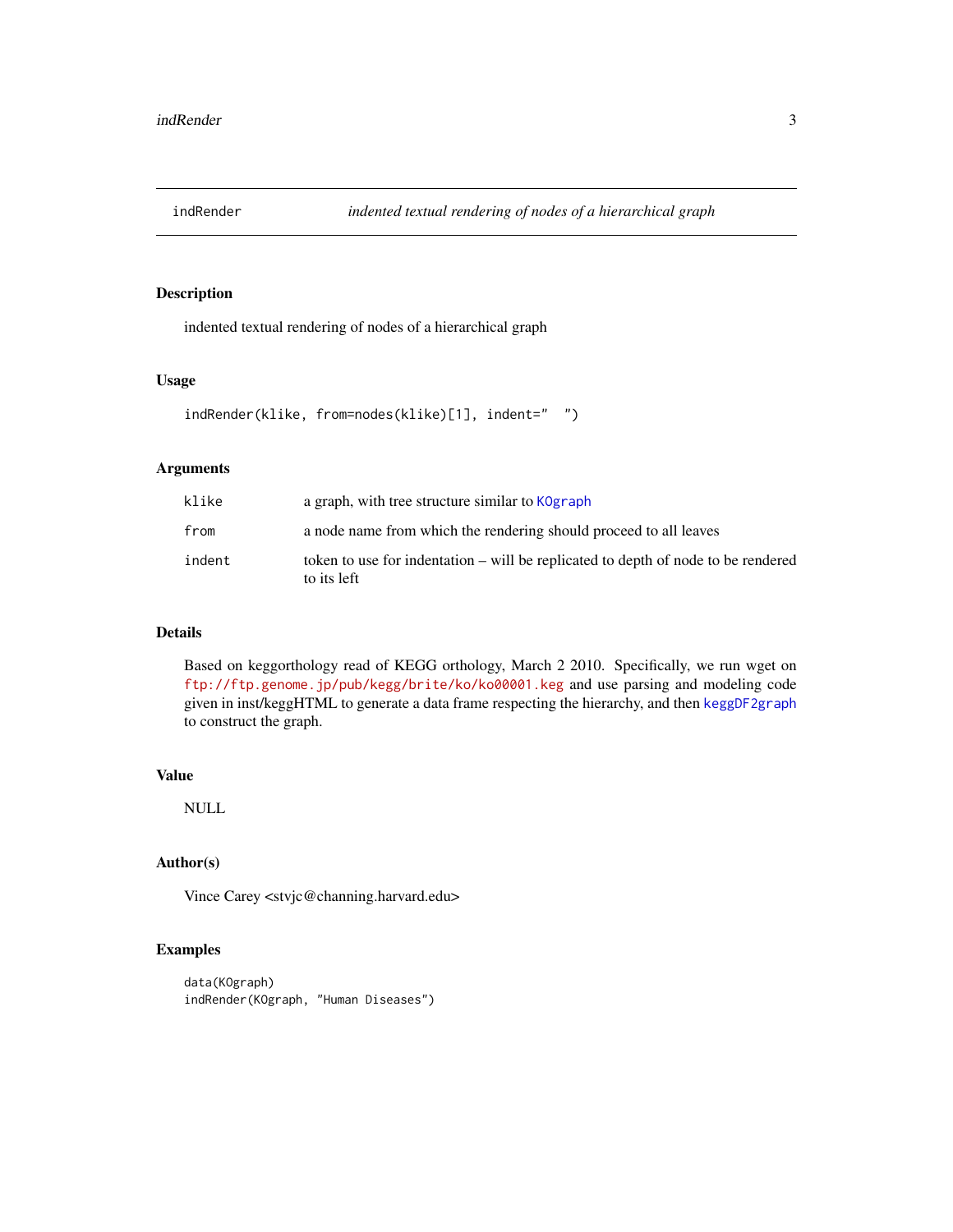<span id="page-3-1"></span><span id="page-3-0"></span>

#### <span id="page-3-2"></span>Description

create a graph from a specific data frame format for KEGG orthology

#### Usage

```
keggDF2graph(df, root="KO.June07root")
data(KOgraph)
```
#### Arguments

| df   | the data frame       |
|------|----------------------|
| root | a name for root node |

#### Details

the obvious directed graph structure from root to leaf nodes (pathway names) is instantiated for the orthology, nodeData attribute tag is loaded with the numerical tag for the term in KEGG, and nodeData attribute depth is loaded with depth from root

Based on keggorthology read of KEGG orthology, March 2 2010. Specifically, we run wget on <ftp://ftp.genome.jp/pub/kegg/brite/ko/ko00001.keg> and use parsing and modeling code given in inst/keggHTML to generate a data frame respecting the hierarchy, and then [keggDF2graph](#page-3-1) to construct the graph.

#### Value

```
a graphNEL-class instance
```
#### Note

This is only a support function. The graph is serialized in the package data directory.

#### Author(s)

Vince Carey <stvjc@channing.harvard.edu>

#### Examples

```
data(keggOrthDF)
keggOrthDF[1:5,]
data(KOgraph)
nodes(KOgraph)[1:4]
nodeData(KOgraph,,"tag")[1:5]
nodeData(KOgraph,,"depth")[1:5]
```